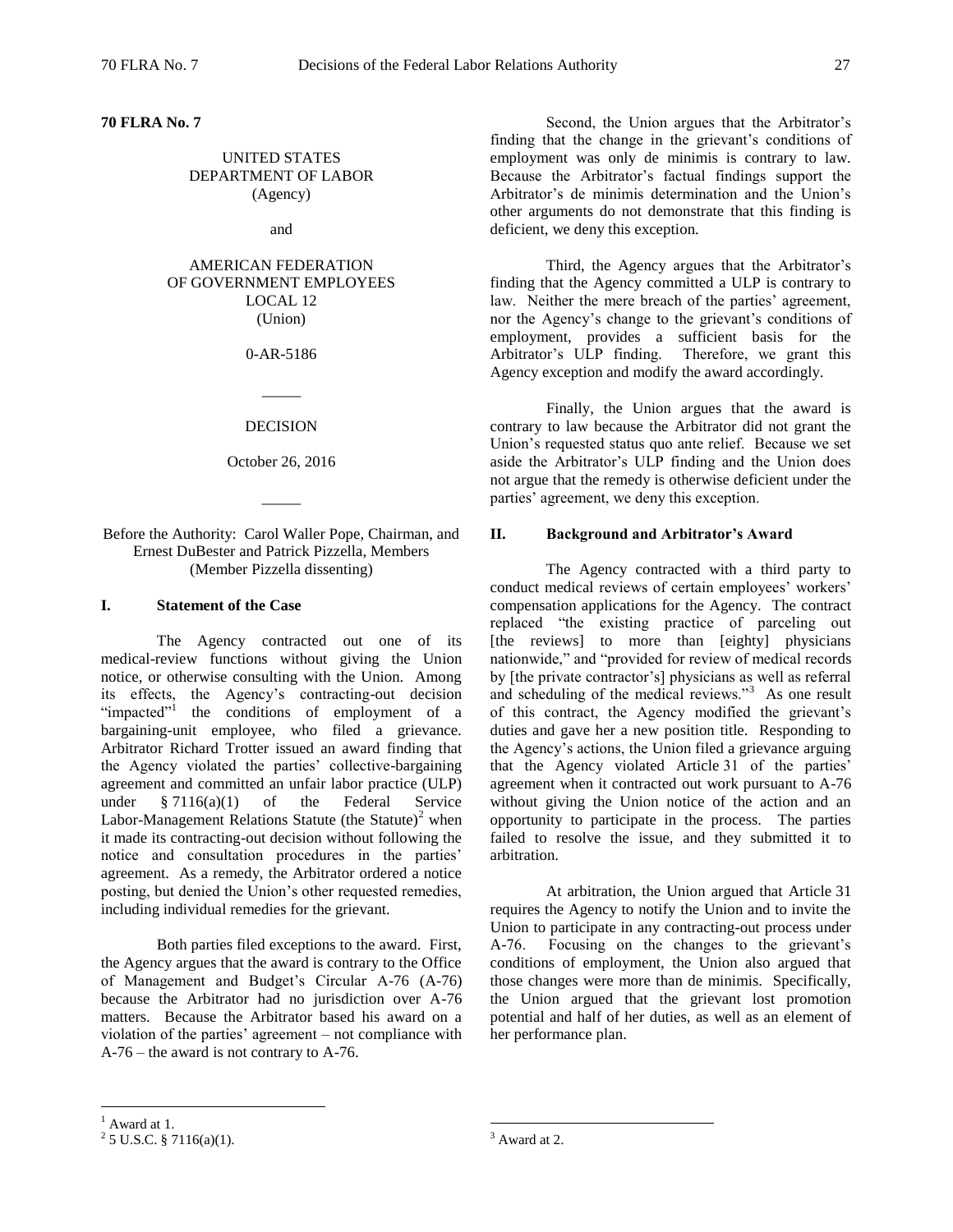The Agency argued that it has a management right to contract out work. Additionally, the Agency contended that the contracting out was not done pursuant to A-76, and, therefore, Article 31 did not apply. In particular, the Agency asserted that the contracting out at issue could not fall under A-76 because Congress had enacted a moratorium prohibiting the Agency from performing A-76 studies.

The Agency also argued that its changes to the grievant's conditions of employment were de minimis, and, therefore, were insufficient to trigger a statutory bargaining obligation and form the basis of a ULP.

Regarding the contracting-out issue, the Arbitrator rejected the Agency's argument that Article 31 did not apply because the Agency's contracting-out decision did not fall under A-76. Specifically, the Arbitrator found that the Agency's contracting-out decision "was an A-76 action,"<sup> $\overline{4}$ </sup> and that the Agency's "violat[ion of] the [c]ongressional moratorium banning the A-76 process by taking this action  $\dots$  [did] not justify the Agency's failure to follow" the contracting-out procedures that the parties negotiated and included in Article  $31<sup>5</sup>$  In this regard, he stated that it was "no defense for the Agency to claim that [it was] free of [its] negotiated obligations under the [parties' agreement] because [the Agency] violated a congressional mandate to take an illegal action."<sup>6</sup>

Regarding the Agency's reassignment of the grievant, the Arbitrator found that the Union did not demonstrate that the grievant lost any promotion potential or that her new position was dissimilar from her old position. In particular, the Arbitrator found that "[the grievant]'s duties and responsibilities before and after the assignment [were] administrative and similar in type and nature."<sup>7</sup>

Addressing the Agency's argument that the impact on the grievant was de minimis, the Arbitrator determined that the parties' agreement does not contain any language absolving the Agency of its obligation to follow Article 31 where there is no more than a de minimis impact on conditions of employment. Additionally, the Arbitrator found that when the Agency contracted out bargaining-unit work, it had a "responsibility to notify the [U]nion of the changes in working conditions and . . . engage in impact[-]and [-]implementation bargaining with the [U]nion."<sup>8</sup>

In conclusion, the Arbitrator found that the Agency violated Article 31 and, "thus[,] . . . committed a [ULP,] when it failed to follow the notice[-]and [-]consultation procedures as set forth in Article 31."<sup>9</sup> As a remedy, the Arbitrator ordered the Agency to "sign and post [a notice]" stating that the Agency "will abide by its responsibility to notify the [U]nion of changes in working conditions and will engage in impact[-]and [-]implementation bargaining with the [U]nion if the [U]nion requests bargaining in a timely manner."<sup>10</sup> Based on his findings that the grievant did not lose promotion potential, and that the Agency's reassignment of the grievant did not place her "in a dissimilar position," the Arbitrator denied the Union's request that the grievant be returned to her former position. $^{11}$ 

Both the Union and the Agency filed exceptions to the award. The Agency filed an opposition to the Union's exceptions; however, the Union did not file an opposition to the Agency's exceptions.

## **III. Preliminary Matters**

A. Sections 2425.4(c) and 2429.5 of the Authority's Regulations bar some of the parties' arguments.

Under §§ 2425.4(c) and 2429.5 of the Authority's Regulations, the Authority will not consider any evidence or arguments that could have been, but were not, presented to the Arbitrator.<sup>12</sup>

In its exceptions, the Agency argues that the award is contrary to law, alleging that: (1) the contracting out in question is not subject to the requirements of A-76, as the contract affected fewer than ten employees; $^{13}$  and (2) the *remedy* of a notice posting requires the Agency to spend funds in relation to A-76, in violation of federal law.<sup>14</sup> However, the Agency did not raise either of these arguments before the Arbitrator, despite the facts that A-76 was at issue and the Union specifically requested a notice posting as a remedy. As the Agency could have raised these arguments before the Arbitrator, but did not do so, we will not consider them now.<sup>15</sup> Accordingly, we dismiss these contrary-to-law exceptions.

 $\overline{a}$ 4 *Id.* at 16.

<sup>5</sup> *Id.* at 15.

<sup>6</sup> *Id.* at 17.

<sup>7</sup> *Id.* at 19.

<sup>8</sup> *Id.* at 22.

 9 *Id.*

<sup>10</sup> *Id.*

<sup>11</sup> *Id.*

<sup>12</sup> 5 C.F.R. §§ 2425.4(c), 2429.5; *U.S. DOL*, 67 FLRA 287, 288 (2014) (*DOL*); *AFGE, Local 3448*, 67 FLRA 73, 73-74 (2012) (*Local 3448*).

<sup>&</sup>lt;sup>13</sup> Agency's Exceptions Br. at 12.

<sup>14</sup> *Id.* at 16.

<sup>15</sup> 5 C.F.R. §§ 2425.4(c), 2429.5; *DOL*, 67 FLRA at 288; *Local 3448*, 67 FLRA at 73-74.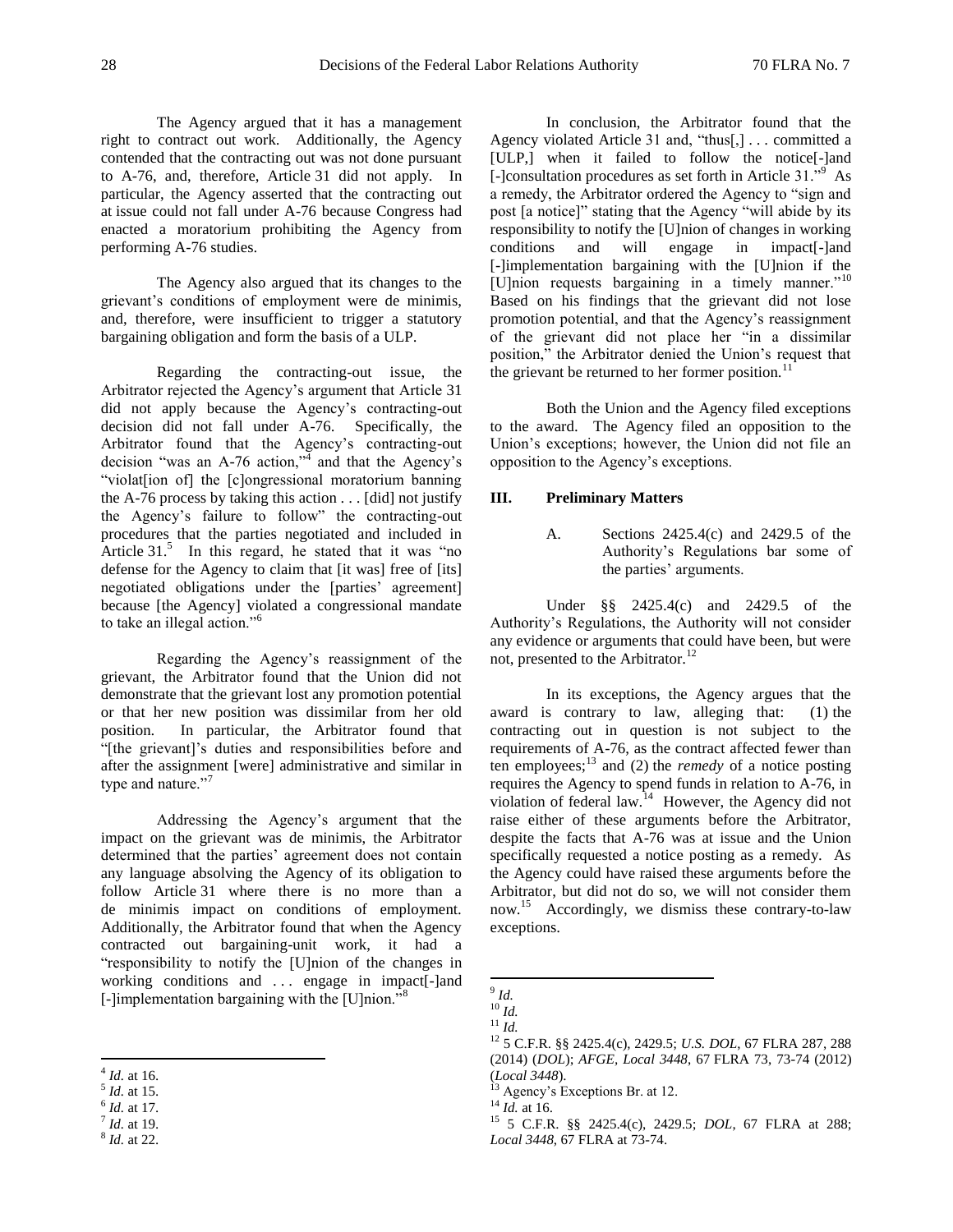In its exceptions, the Union argues that, "[w]hether there is a de minimis change in . . . working conditions is irrelevant to the necessity to negotiate if there is a unilateral change in the conditions of employment."<sup>16</sup> Although the issue of whether the change was de minimis was before the Arbitrator, and the Union should have known to raise this unilateral-change argument at arbitration, the Union did not do so. As such, we will not consider this argument now. $17$ 

> B. We dismiss the Union's exceptions that fail to raise a recognized ground for review under  $\frac{8}{9}$  2425.6(e)(1) of the Authority's Regulations.

The Union argues that the Arbitrator "abused his discretion with unsupported conclusions,"<sup>18</sup> "abused his discretion to decide that the [grievant] should not be reinstated,"<sup>19</sup> and "abused his discretion in determining that the change in conditions of employment was de minimis."<sup>20</sup> Section 2425.6(e)(1) of the Authority's Regulations provides, in pertinent part, that an exception "may be subject to dismissal . . . if . . . [t]he excepting party fails to raise" a ground listed in  $\S$  2425.6(a)-(c), "or otherwise fails to demonstrate a legally recognized basis for setting aside the award."<sup>21</sup> Thus, an exception that does not raise a recognized ground is subject to dismissal under the Authority's Regulations.<sup>22</sup> The Union's argument does not articulate a ground currently recognized by the Authority for reviewing an arbitration award.<sup>23</sup> Because the Union does not raise a recognized ground, or cite legal authority to support a ground not currently recognized by the Authority, $^{24}$  we dismiss these exceptions.<sup>25</sup>

<sup>16</sup> Union's Exceptions Br. at 6 (citing *FDIC v. FLRA*, 977 F.2d 1493, 1498 (D.C. Cir. 1992); *DOL*, 44 FLRA 988, 994 (1992)). <sup>17</sup> 5 C.F.R. §§ 2425.4(c), 2429.5; *DOL*, 67 FLRA at 288;

<sup>19</sup> *Id.* at 8.

 $\overline{a}$ 

<sup>20</sup> *Id.*

- <sup>22</sup> *AFGE, Local 1858*, 66 FLRA 942, 943 (2012).
- $23\overline{5}$  C.F.R. § 2425.6(a)-(b).

#### **IV. Analysis and Conclusions**

Both parties argue that the award is contrary to law in varying respects. $^{26}$  When an exception involves an award's consistency with law, the Authority reviews any question of law raised by the exception de novo.<sup>27</sup> In applying the standard of de novo review, the Authority assesses whether an arbitrator's legal conclusions are consistent with the applicable standard of  $law<sup>28</sup>$ . In making this assessment, the Authority defers to the arbitrator's underlying factual findings unless the excepting party establishes that they are nonfacts.<sup>29</sup>

## A. The award is not contrary to A-76.

The Agency argues that the award is contrary to A-76 because A-76 matters are not arbitrable as a matter of law.<sup>30</sup> The Authority has held that parties may not file grievances over compliance with A-76 *itself*. <sup>31</sup> However, the Authority also has held that parties may enforce, through their negotiated grievance procedures, contract provisions that independently impose certain contracting-out requirements.<sup>32</sup>

The Arbitrator found that Article 31 of the parties' agreement requires the Agency to notify the Union of any proposed contracting out and to involve the Union in the process.  $33$  As such, Article 31 independently imposes certain contracting-out requirements on the Agency.<sup>34</sup> And, by finding that the Agency violated the parties' agreement when it contracted out work "without following A-76 rules and notice and comment procedures set forth in Article 31,"<sup>35</sup> the Arbitrator was enforcing the contracting-out procedures in the parties' agreement – not A-76 itself. Consequently, the award is not contrary to  $A-76$ <sup>36</sup>

*Local 3448*, 67 FLRA at 73-74.

 $18 \text{ Union's Exceptions Br. at } 1.$ 

 $21$  5 C.F.R. § 2425.6(e)(1).

 $^{24}$  *Id.* § 2425.6(c).

<sup>25</sup> *AFGE, Local 738*, 65 FLRA 931, 932 (2011).

<sup>26</sup> Agency's Exceptions at 4; Union's Exceptions at 4.

<sup>27</sup> *NTEU, Chapter 24*, 50 FLRA 330, 332 (1995) (*NTEU*) (citing *U.S. Customs Serv. v. FLRA*, 43 F.3d 682, 686-87 (D.C. Cir. 1994)).

<sup>28</sup> *U.S. DOD, Dep'ts of the Army & the Air Force, Ala. Nat'l Guard, Northport, Ala.*, 55 FLRA 37, 40 (1998).

<sup>29</sup> *E.g.*, *AFGE, Nat'l INS Council*, 69 FLRA 549, 552 (2016) (*INS Council*).

Agency's Exceptions Br. at 10.

<sup>31</sup> *NTEU*, 65 FLRA 509, 518-19 (2011) (*NTEU*).

<sup>32</sup> *See id.* (finding that parties could enforce, in arbitration, "contract provisions that independently impose on agencies obligations that are the same as, or similar to, the requirements set forth in A-76").

Award at 20.

<sup>34</sup> *Compare* OMB Circular A-76 (mentioning no role for unions) *with* Award at 20 (under the requirements of Article 31, "if work is contracted out[,] the Union is to be given notice and

<sup>.</sup> . . is to be actively involved in the contracting[-]out process.").  $35$  Award at 22.

<sup>36</sup> *NTEU*, 65 FLRA at 518-19.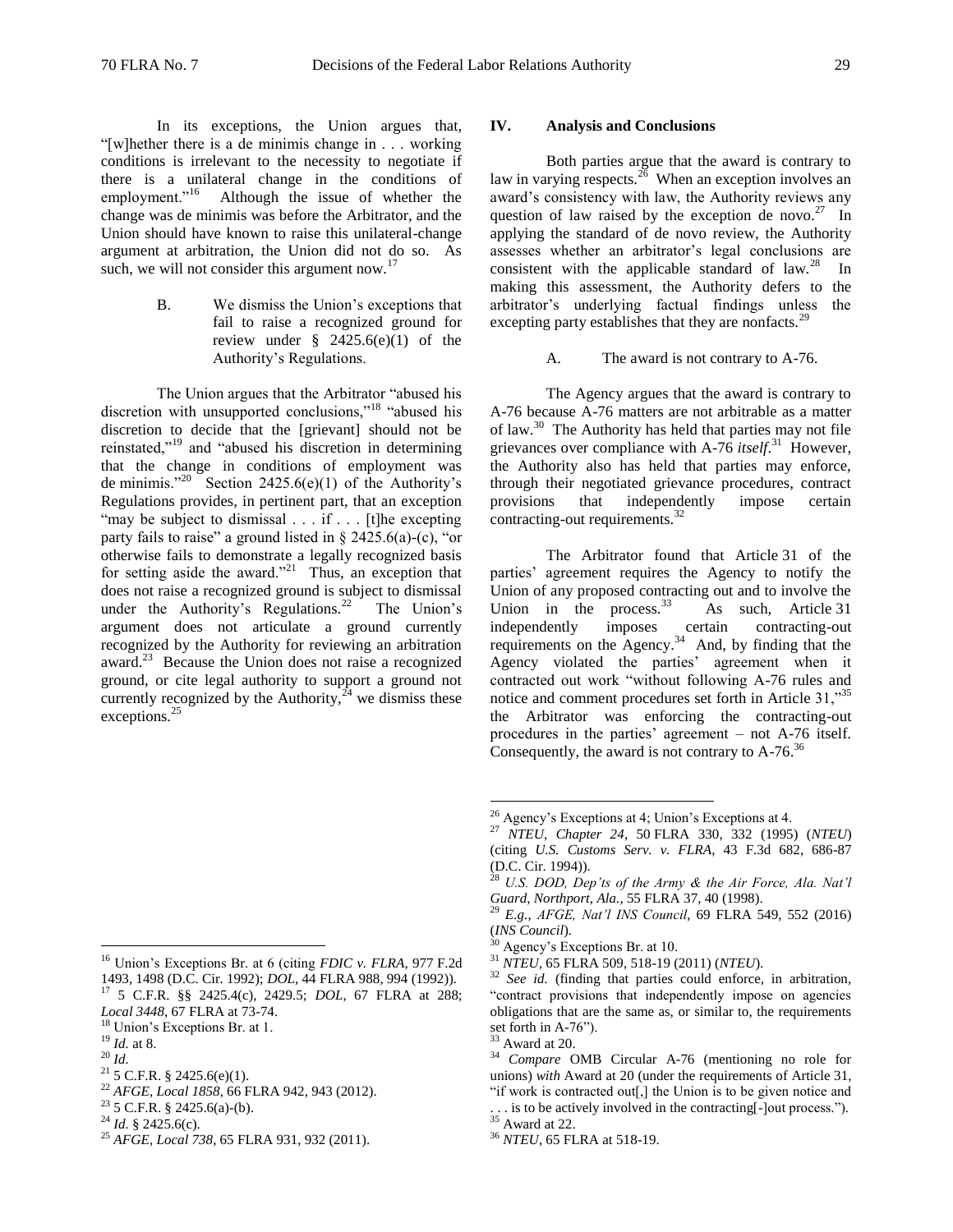B. The Arbitrator's finding of no more than a de minimis change in the grievant's conditions of employment is not contrary to law.

The Union argues that the award is contrary to law because the Arbitrator found that the changes to the grievant's conditions of employment were de minimis.<sup>3</sup> The parties agree that the Arbitrator found that the Agency's changes to the grievant's conditions of employment were de minimis,  $38$  and we therefore accept that interpretation of the award.<sup>39</sup> Under the Statute (and with certain exceptions not relevant here), an agency is required to bargain over a change in conditions of employment that is more than de minimis.<sup>40</sup> In assessing whether the effect of a change is more than de minimis, the Authority "looks to the nature and extent of either the effect, or the reasonably foreseeable effect, of the change on bargaining[-]unit employees' conditions of employment."<sup>41</sup>

The Authority has found changes to have only a de minimis effect where they have little significance and impact, such as: the reassignment of an employee from one position back to the employee's previous, substantially similar, position; or the discontinuation of an assignment involving only a small amount of work. $42$ By contrast, the Authority has found a change to have a greater than de minimis effect when it involves a more significant change in working conditions, such as where: employees are assigned additional tasks that they had not performed before, employees' workloads increase significantly, or a new method of assigning claims replaces a method that equalizes claims assigned to employees.<sup>43</sup>

First, the Union argues, citing evidence presented to the Arbitrator, that "the Agency did not provide persuasive evidence that [the grievant] did not suffer a large impact" as a result of contracting out and that the Arbitrator made this decision "without weighing other evidence."<sup>44</sup> However, this argument challenges the Arbitrator's evaluation of the evidence and, therefore, does not demonstrate that the award is contrary to law.<sup>45</sup>

Second, the Union contends that the Arbitrator's de minimis determination is contrary to law because he "applied a narrow[,] unsupported legal test to determine promotion potential."<sup>46</sup> Specifically, the Union argues that the Arbitrator incorrectly determined that the grievant "did not have any promotion potential because she was only completing administrative[-]status work before and after the violation and did not have the benefit of a career ladder."<sup>47</sup> The Union also cites case law to support its argument that the Arbitrator should have considered the totality of the circumstances to determine the impact of the change in conditions of employment.<sup>48</sup>

However, the Arbitrator never found that the grievant had no promotion potential. Rather, the Arbitrator found that, in being reassigned, the grievant did not lose any promotion potential.<sup>49</sup> Because this argument misconstrues the Arbitrator's award, it does not provide a basis for finding the award deficient.<sup>50</sup>

Finally, the Union alleges that the Arbitrator erred in his de minimis finding because his conclusion ignored (1) evidence that the grievant lost promotion potential and (2) changes to the grievant's position description and performance-appraisal elements.<sup>5</sup>

 $\overline{a}$ 

<sup>&</sup>lt;sup>37</sup> Union's Exceptions Br. at 8-9.

<sup>&</sup>lt;sup>38</sup> *Id.* at 8 ("The Arbitrator ... abused his discretion in determining that the change in conditions of employment was de minimis."); Agency's Opposition at 2 ("[T]he Arbitrator made a correct determination that there was only a de minimis change in the working conditions issue based on all the facts presented before him at the hearing.").

<sup>39</sup> *Fraternal Order of Police, N.J., Lodge 173*, 58 FLRA 384, 386 (2003) (accepting interpretation of award where both parties agree on that interpretation); *U.S. DOJ, INS, San Diego, Cal.*, 51 FLRA 1094, 1098 (1996) (same); *U.S. Dep't of the Army, Army Med. Activity, Fort Knox, Ky.*, 43 FLRA 102, 114 (1991) (same).

<sup>40</sup> *NTEU*, 64 FLRA 462, 464 (2010) (*NTEU II*).

<sup>41</sup> *U.S. Dep't of the Treasury, IRS*, 56 FLRA 906, 913 (2000).

<sup>42</sup> *NTEU II*, 64 FLRA at 464 (citing *U.S. Dep't of HHS, SSA, Balt., Md.*, 41 FLRA 1309 (1991); *Portsmouth Naval Shipyard, Portsmouth, N.H.*, 45 FLRA 574 (1992)).

<sup>44</sup> Union's Exceptions Br. at 9.

<sup>45</sup> *U.S. DHS, U.S. CBP*, 65 FLRA 356, 362 (2010) (citing *AFGE, Local 4044*, 65 FLRA 264, 266 (2010)) ("[A]rguments [that] challenge the [a]rbitrator's evaluation of evidence and testimony and determination of the weight to be accorded such evidence and testimony [do] not establish[] that the award is contrary to law."); *NFFE, Local 1827*, 52 FLRA 1378, 1385 (1997).

<sup>&</sup>lt;sup>46</sup> Union's Exceptions Br. at 9.

<sup>47</sup> *Id.*

<sup>48</sup> *Id.* (citing *AFGE v. FLRA*, 446 F.3d 162 (D.C. Cir. 2006)).

<sup>&</sup>lt;sup>49</sup> Award at 19 ("The testimony . . . verified that neither position held by [the grievant] ... had any career ladder beyond ...  $[g]$ rade 9.").

<sup>50</sup> *U.S. Dep't of the Treasury, IRS, Indianapolis Dist.*, 36 FLRA 227, 231  $(1990)$  ("The [u]nion again misconstrues the award . . . and, consequently, fails to establish that the award is contrary to law."); *see also U.S. Dep't of the Treasury, IRS*, 69 FLRA 122, 125 (2015); *AFGE, Local 1858*, 56 FLRA 422, 424 (2000).

<sup>51</sup> Union's Exceptions Br. at 10.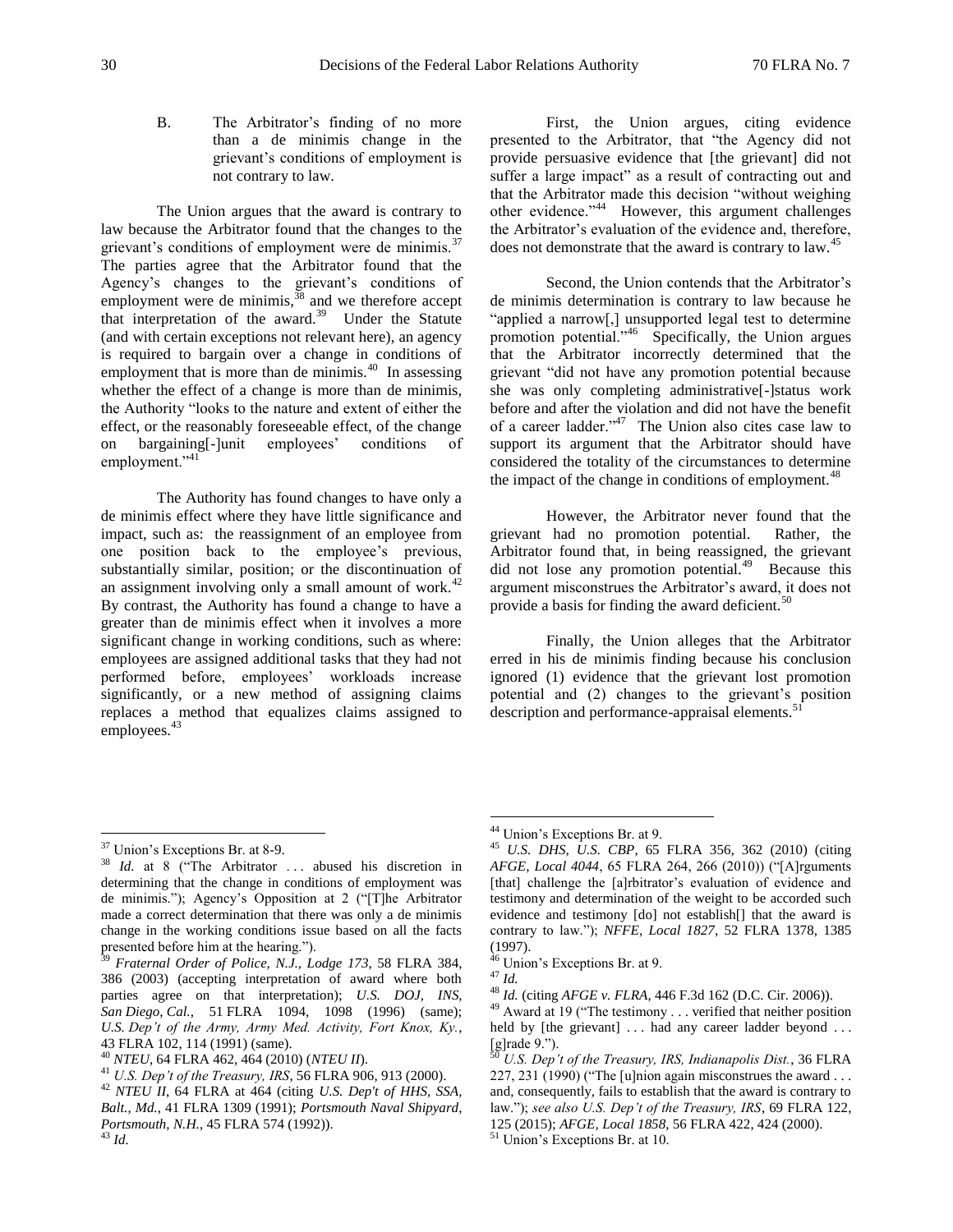The Arbitrator found, and the Union does not challenge as nonfacts, that: (1) "the grievant did not lose promotion potential by the Agency's action";<sup>52</sup> (2) "the testimony of the grievant supports the Agency's assertion that the grievant's position reassignment [was] . . . not . . . dissimilar from her previous position";<sup>53</sup> and (3) the grievant's "duties and responsibilities before and after the assignment [were] administrative and similar in type and nature."<sup>54</sup> Consistent with the principles set forth above, the Arbitrator's factual findings, to which we defer,<sup>55</sup> support his conclusion that the nature and extent of the effects of the change in conditions of employment were not more than de minimis.<sup>56</sup>

Consequently, the Union does not demonstrate that the Arbitrator erred in his determination that the change to the grievant's conditions of employment were de minimis, and we deny this contrary-to-law exception.

> C. The Arbitrator's ULP determination is contrary to law.

The Agency argues that the Arbitrator's finding that the Agency committed a ULP is contrary to law because the Agency has no statutory duty to bargain over de minimis changes in conditions of employment.<sup>57</sup> As an initial matter, it is unclear from the award whether the Arbitrator found that the Agency committed a ULP because it repudiated the parties' agreement,<sup>58</sup> because it failed to bargain,<sup>59</sup> or both. As such, we address both potential bases for the Arbitrator's ULP finding.

Concerning repudiation, the Authority has held that "a mere breach of a collective[-]bargaining agreement is not a[ ULP] under the Statute."<sup>60</sup> In this case, the Arbitrator only found a violation of Article 31. Because this is "a mere breach" of the parties' agreement, rather than repudiation, it cannot form the basis of a  $ULP.<sup>61</sup>$ 

Concerning a failure to bargain, in order for an agency to have a statutory duty to bargain over a change in bargaining-unit employees' conditions of employment, the change must have more than a de minimis effect on

 $\overline{a}$ 

conditions of employment. $62$  As discussed above, the Arbitrator found that the change here did not have more than de minimis effects, and the Union has not demonstrated that this finding is deficient. Therefore, there was no basis for the Arbitrator to find that the Agency had – or breached – a statutory duty to bargain in the circumstances of this case.<sup>63</sup>

Consequently, neither potential basis for the Arbitrator's finding of a ULP – repudiation or a failure to bargain – provides a legally sufficient basis for that finding. Accordingly, we grant the Agency's contrary-to-law exception and set aside the Arbitrator's ULP determination.

As part of his remedy, the Arbitrator ordered a notice posting concerning the Agency's responsibility to engage in impact-and-implementation bargaining. $64$ Because we set aside the Arbitrator's ULP determination, we also modify the notice posting to remove any reference to a ULP.<sup>65</sup>

> D. The Union does not demonstrate that the award is otherwise contrary to law.

The Union argues that the award is contrary to law because the Arbitrator failed to grant a status quo ante remedy.<sup>66</sup> Specifically, the Union argues<sup>67</sup> that the Arbitrator incorrectly applied the factors from *Federal Correctional Institution*<sup>68</sup> (the *FCI* factors).

Where an arbitrator crafts a remedy to redress a violation of an agreement, the arbitrator is not required to adopt a remedy that might be appropriate in disposing of a statutory violation.<sup>69</sup> In short, where an arbitrator finds a violation of an agreement, the agreement – rather than the *FCI* factors – governs the propriety of a status quo ante remedy.<sup>70</sup>

 $52$  Award at 18.

<sup>53</sup> *Id.* at 19.

<sup>54</sup> *Id.*

<sup>55</sup> *INS Council*, 69 FLRA at 552.

<sup>56</sup> *NTEU II*, 64 FLRA at 464.

<sup>57</sup> Agency's Exceptions Br. at 14.

<sup>58</sup> Award at 22 ("[T]he Agency committed a[ ULP] when it failed to follow . . . Article 31 of the [parties' agreement].").

<sup>59</sup> *Id.* at 20 (describing the ULP as "involving a failure to bargain").

<sup>60</sup> *IRS, Wash., D.C.*, 47 FLRA 1091, 1104 (1993).

<sup>62</sup> *NTEU, Chapter 26*, 66 FLRA 650, 652 (2012) (*NTEU, Chapter 26*); *U.S. Dep't of the Air Force, Air Force Materiel Command Space & Missile Sys. Ctr. Detachment 12, Kirtland Air Force Base, N.M.*, 64 FLRA 166, 173 (2009); *Dep't of HHS, SSA*, 24 FLRA 403, 407 (1986).

<sup>63</sup> *NTEU, Chapter 26*, 66 FLRA at 652.

 $^{64}$  Award at 22.

<sup>65</sup> *See, e.g.*, *NTEU*, 66 FLRA 577, 581 (2012) (modifying award to delete notice's reference to a ULP where Authority set aside the finding of a ULP), *pet. for review denied sub nom.*, *NTEU v. FLRA*, 745 F.3d 1219 (D.C. Cir. 2014).

 $66$  Union's Exceptions Br. at 8.

<sup>67</sup> *Id.* at 1.

<sup>68</sup> 8 FLRA 604 (1982).

<sup>69</sup> *Broad. Bd. of Governors, Office of Cuba Broad.*, 64 FLRA 888, 891 (2010) (*BBG*); *AFGE, Local 916*, 57 FLRA 715, 717 (2002).

<sup>70</sup> *BBG*, 64 FLRA at 891; *NTEU, Chapter 88*, 57 FLRA 256, 257 (2001) (*Chapter 88*).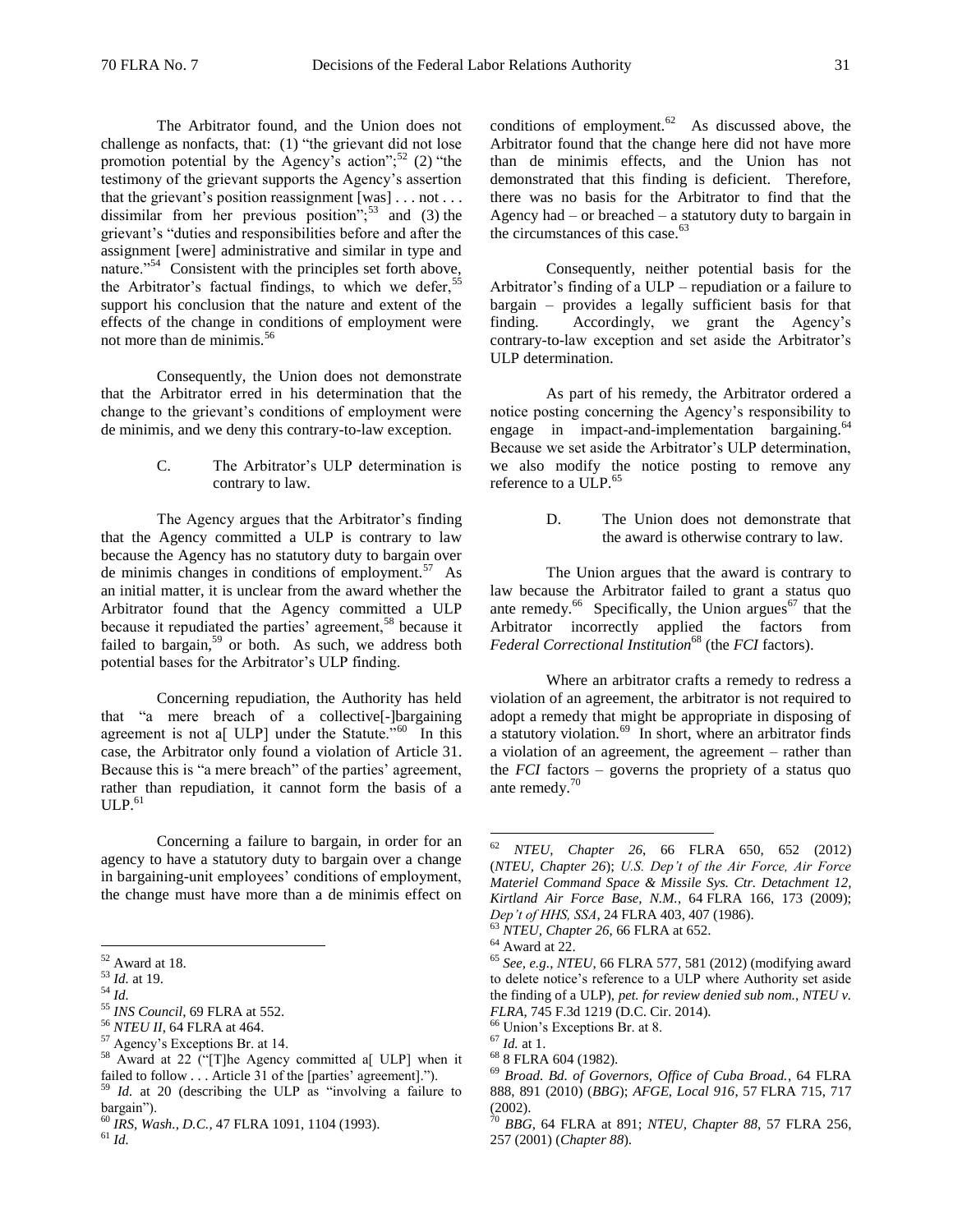Here, as we have set aside the Arbitrator's ULP determination, we must consider the Arbitrator's denial of status quo ante relief under the parties' agreement, not the  $FCI$  factors.<sup>71</sup> However, the Union does not allege that the award fails to draw its essence from the parties' agreement or is otherwise deficient under the parties' agreement. Consequently, the Union does not demonstrate that the award is deficient, and we deny this exception.

# **V. Decision**

We set aside the Arbitrator's finding of a violation of  $\S 7116(a)(1)$  of the Statute, and we modify the notice posting to remove any reference to a ULP. We dismiss, in part, and deny, in part, the Agency's remaining exceptions, and we deny the Union's exceptions.

<sup>71</sup> *BBG*, 64 FLRA at 891; *Chapter 88*, 57 FLRA at 257.